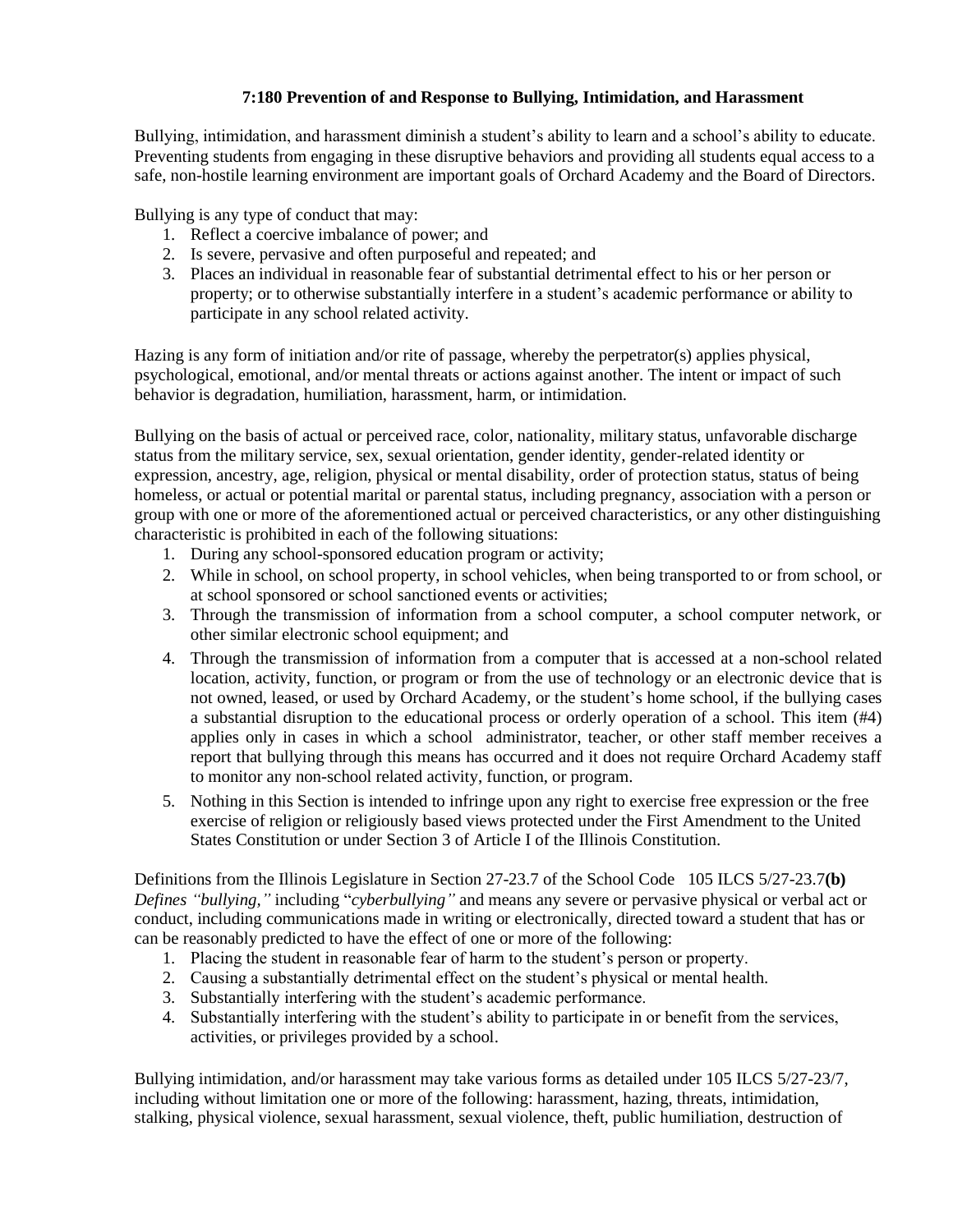property, or retaliation (which does not include denial or disagreement, civilly stated) for asserting or alleging an act of bullying. This list is meant to be illustrative and non-exhaustive.

In addition to that conduct described above, examples of conduct that may constitute bullying include the following:

- Blocking access to school property or facilities;
- Stealing or hiding or otherwise defacing books, backpacks or other personal possessions;
- Repeated or pervasive taunting, name-calling, belittling, mocking putdowns, or demeaning humor relating to a student's race, color, age, gender, marital status, military status, sexual orientation, gender-related identity or expression, ancestry, religion, disability, or other personal characteristics, whether or not the student actually possesses them, that could reasonably be expected to result in the disruption of school activities or that results in a hostile educational environment for the student.

Conduct that would not ordinarily be considered bullying for purposes of this policy include:

- Mere teasing
- "talking trash"
- Trading of insults
- The expression of ideas or beliefs (expressions protected by the First Amendment), so long as such expression is not lewd, profane, or intended to intimidate or harass another.

The examples set out in these Comments are meant to be illustrative and are not exhaustive of conduct that may or may not be considered "Bullying." Nor are they intended to limit the exercise of discretion granted to school administrators under Sections 5/10-20.12(d) or 5/10-22.6 of the School Code for addressing instances of student misconduct.

*Cyberbullying,* as defined in 105 ILCS 5/27-23.7, means bullying through the use of technology or any electronic communication, including without limitation any transfer of signs, signals, writing, images, sounds, data, or intelligence of any nature transmitted in whole or in part by a wire, radio, electromagnetic system, photo-electronic system, or photo-optical system, including without limitation electronic mail, Internet communications, instant messages, or facsimile communications. Cyberbullying includes, among other things, the assumption of the identity of another person as the author of posted content or messages if such assumptions creates any of the effects described in the definition of bullying in this Section. *Cyberbullying* includes the creation of a webpage or weblog in which the creator assumes the identity of another person or the knowing impersonation of another person as the author of posted content or messages if the creation or impersonation creates any of the effects enumerated in the definition of *bullying*. *Cyberbullying* also includes the distribution by electronic means of a communication to more than one person or the posting of material on an electronic medium that may be accessed by one or more persons if the distribution or posting creates any of the effects enumerated in the definition of *bullying in* 105 ILCS 5/27-23.7(b).

- i. Prohibition on Cyberbullying. Bullying is prohibited through the transmission of information from a computer that is accessed at a non-school-related location, activity, function, or program or from the use of technology or an electronic device that is not owned, leased, or used by a school district or school if the bullying causes a substantial disruption to the educational process or orderly operation of a school. This item applies only in cases in which a school administrator or teacher receives a report that bullying through this means has occurred and does not require a district or school to staff or monitor any nonschool-related activity, function, or program.
- ii. The Process to Determine if an Incident is Within the Scope of the Policy. 105 ILCS 5/27- 23.7 also requires that a school's bullying policy or implementing procedure shall include a process to investigate whether a reported act of bullying is within the permissible scope of the school's jurisdiction. Also, shall require that the school provide the victim with information regarding services that are available within the school and community; such as counseling, support services, and other programs.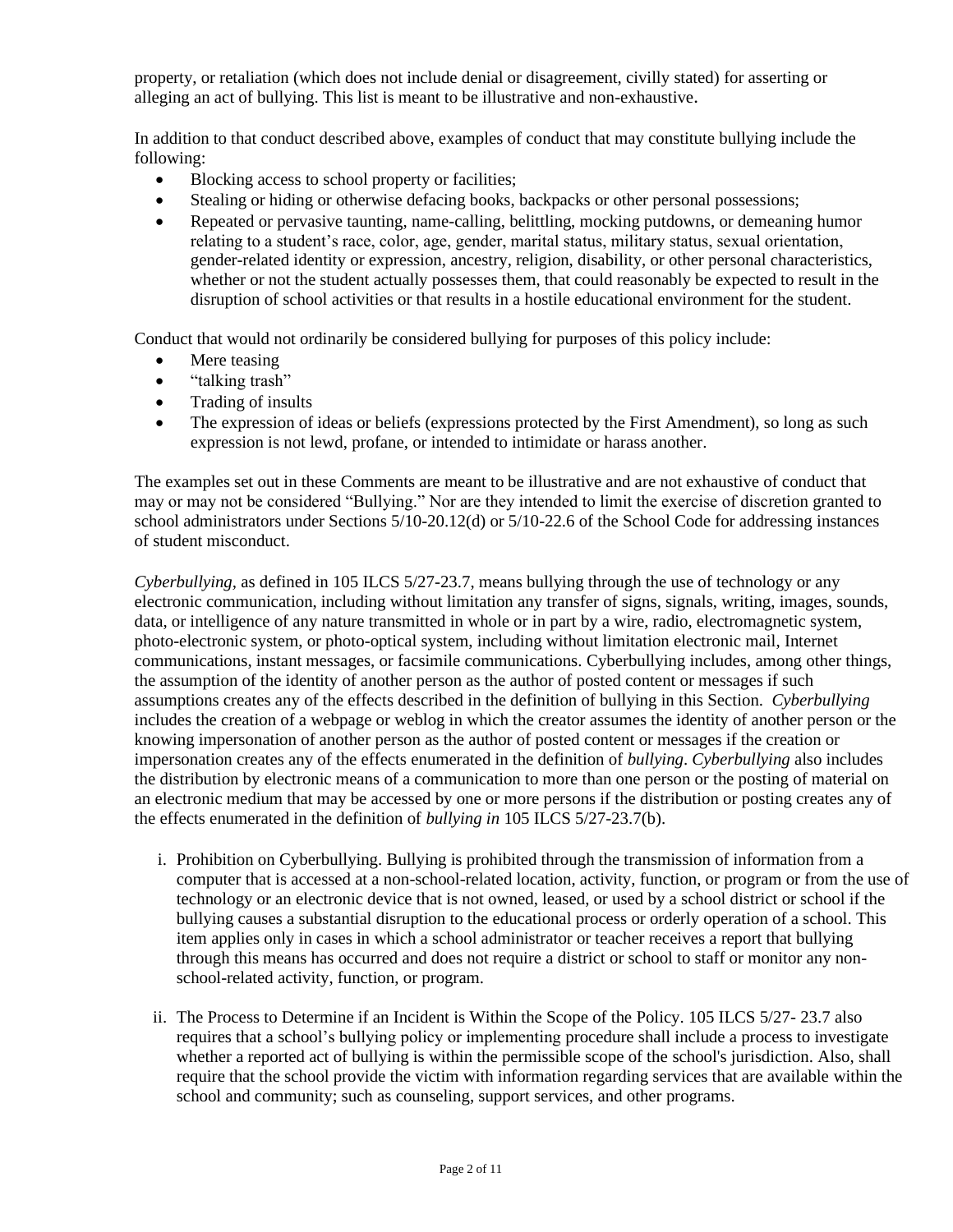*Restorative measures,* means a continuum of school-based alternatives to exclusionary discipline, such as suspensions and expulsions, that:

- i. Are adapted to the particular needs of the school and community,
- ii. Contribute to maintaining school safety,
- iii. Protect the integrity of a positive and productive learning climate,
- iv. Teach students the personal and interpersonal skills they will need to be successful in school and society,
- v. Serve to build and restore relationships among students, families, schools, and communities, and
- *vi.* Reduce the likelihood of future disruption by balancing accountability with an understanding of students' behavioral health needs in order to keep students in school.

For the purpose of this policy, "Conduct" may include:

- i. Physical acts, such as inappropriate, unwanted, uninvited, or injurious physical contact with another; harassment, threats, intimidation, theft, public humiliation, retaliation for asserting or alleging an act of bullying, stalking; sexual assault; and destruction or damage to property of another. 105 ILCS 5/27-23.7(b).
- ii. Written and electronic communication of any type that incorporates language or depictions that would constitute bullying, using any medium (including, but not limited to, cell phones, computers, websites, electronic networks, instant messages, text messages and emails);
- iii. Verbal threats made to another, blackmail, or demands for protection money;
- iv. Non-verbal threats or intimidation such as aggressive or menacing gestures;
- v. Direct or indirect, relationally aggressive behavior such as social isolation, rumor spreading, or damaging someone's reputation;
- vi. Any of the above conduct which occurs off school grounds when such conduct creates, or reasonably can be expected to create, a substantial disruption in the school setting and/or at school sponsored activities and events.

*School personnel* means persons employed by, on contract with, or who volunteer in Orchard Academy, including without limitation administrators, teachers, social workers, school nurse, maintenance workers, and management from Orchard Village.

#### Bullying Prevention and Response Plan

The Director and/or Principal of Orchard Academy shall develop and maintain a bullying prevention and response plan that advances Orchard Village's goal of providing all students with a safe learning environment free of bullying and harassment. This plan must be consistent with the requirements listed below; each numbered requirement corresponds with the same number in the list of required policy components in 105 ILCS 5/27-23.7(b) 1-12.

- 1. Orchard Academy uses the definition of *bullying* as provided in this policy.
- 2. Bullying is contrary to State law and the policy of Orchard Academy. However, nothing in Orchard Academy's bullying prevention and response plan is intended to infringe upon any right to exercise free expression or the free exercise of religion or religiously based views protected under the [First](http://redirector.microscribepub.com/?cat=const&loc=us&)  [Amendment to the U.S. Constitution](http://redirector.microscribepub.com/?cat=const&loc=us&) or under [Section 3 of Article I of the Illinois Constitution.](http://redirector.microscribepub.com/?cat=const&loc=il&id=arti&)
- 3. Students who believe they have been the subject of bullying are encouraged to immediately report bullying. A report may be made orally or in writing to the Director, Principal, or any staff member with whom the student is comfortable speaking. Students may choose to report to a person of the student's same gender. Anyone, including staff members and parents/guardians, who has information about actual or threatened bullying is encouraged to report it to the Director of Orchard Academy or any staff member. All Orchard Academy employees are required to report all incidents of possible bullying which come to their attention whether through student or parent complaints or their own observation. Anonymous reports are also accepted.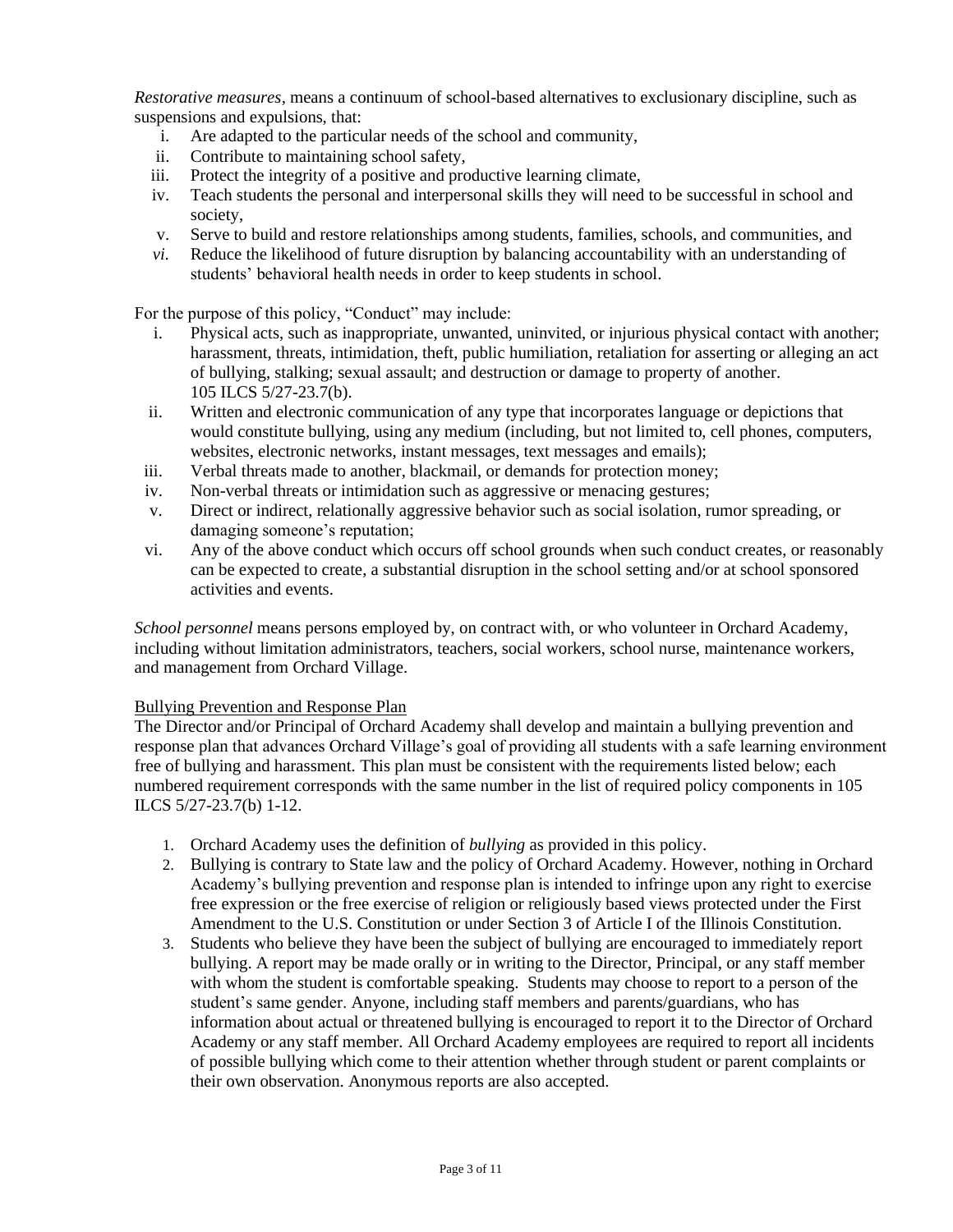847-967-1800 x 130 847-967-1800 x 131 Nancy otter@orchardvillage.org ken kozin@orchardvillage.org 7669 N. Marmora Ave 7669 N. Marmora Ave Skokie, Illinois 60077 Skokie, Illinois 60077

Nancy Otter, Director, Orchard Academy Kenneth Kozin, Principal, Orchard Academy

- 4. Consistent with federal and State laws and rules governing student privacy rights, the Director and/or Principal shall promptly inform parent(s)/guardian(s) of all students involved in an alleged incident of bullying and discuss, as appropriate, the availability of social work services, counseling, school psychological services, other interventions, and restorative measures.
- 5. The Director and/or Principal shall promptly investigate and address reports of bullying, by, among other things:
	- a. Making all reasonable efforts to complete the investigation within 10-school days after the date the report of the incident of bullying was received and taking into consideration additional relevant information received during the course of the investigation about the reported incident of bullying.
	- b. Involving appropriate school support personnel and other staff persons with knowledge, experience, and training on bullying prevention, as deemed appropriate, in the investigation process.
	- c. Notifying the President & CEO of Orchard Village of the report of the incident of bullying as soon as possible after the report is received.
	- d. Consistent with federal and State laws and rules governing student privacy rights, providing parents and guardians of the students who are parties to the investigation information about the investigation and an opportunity to meet with the director and/or principal to discuss the investigation, the findings of the investigation, and the actions taken to address the reported incident of bullying.
	- e. The police and State's Attorney shall be notified immediately of all incidents involving bodily harm, property damage or any conduct which reasonably is believed by the school administrator(s) to be a violation of the criminal laws. The investigation of any such bullying conduct shall proceed in cooperation with the police and other applicable law enforcement authorities. Orchard Academy always retains its' right to investigate and impose any discipline for violation of this Policy, whether or not criminal charges are pursued. The Director and/or Principal shall investigate whether a reported act of bullying is within the permissible scope of Orchard Academy's jurisdiction and shall require that Orchard Academy provide the victim with information regarding services that are available within Orchard Academy and community, such as counseling, support services, and other programs.
- 6. The Director and/or Principal shall use interventions to address bullying, which may include, but are not limited to, school social work services, restorative measures, social-emotional skill building, and community-based services.
- 7. A reprisal or retaliation against any person who reports an act of bullying is prohibited. A student's act of reprisal or retaliation will be treated as *bullying* for purposes of determining any consequences or other appropriate remedial actions.
- 8. A student will not be punished for reporting bullying or supplying information, even if Orchard Academy's investigation concludes that no bullying occurred. However, knowingly making a false accusation or providing knowingly false information will be treated as *bullying* for purposes of determining any consequences or other appropriate remedial actions.
- 9. Orchard Academy's bullying prevention and response plan must be based on the engagement of a range of school stakeholders, including students and parents/guardians.
- 10. The Director and/or Principal shall post this policy on Orchard Academy's Internet website and include it in the student handbook, and, where applicable, post it where other policies, rules, and standards of conduct are currently posted. The policy must also be distributed annually to parents/guardians, students, and school personnel, (including new employees when hired) and must also be provided periodically throughout the school year to students and faculty.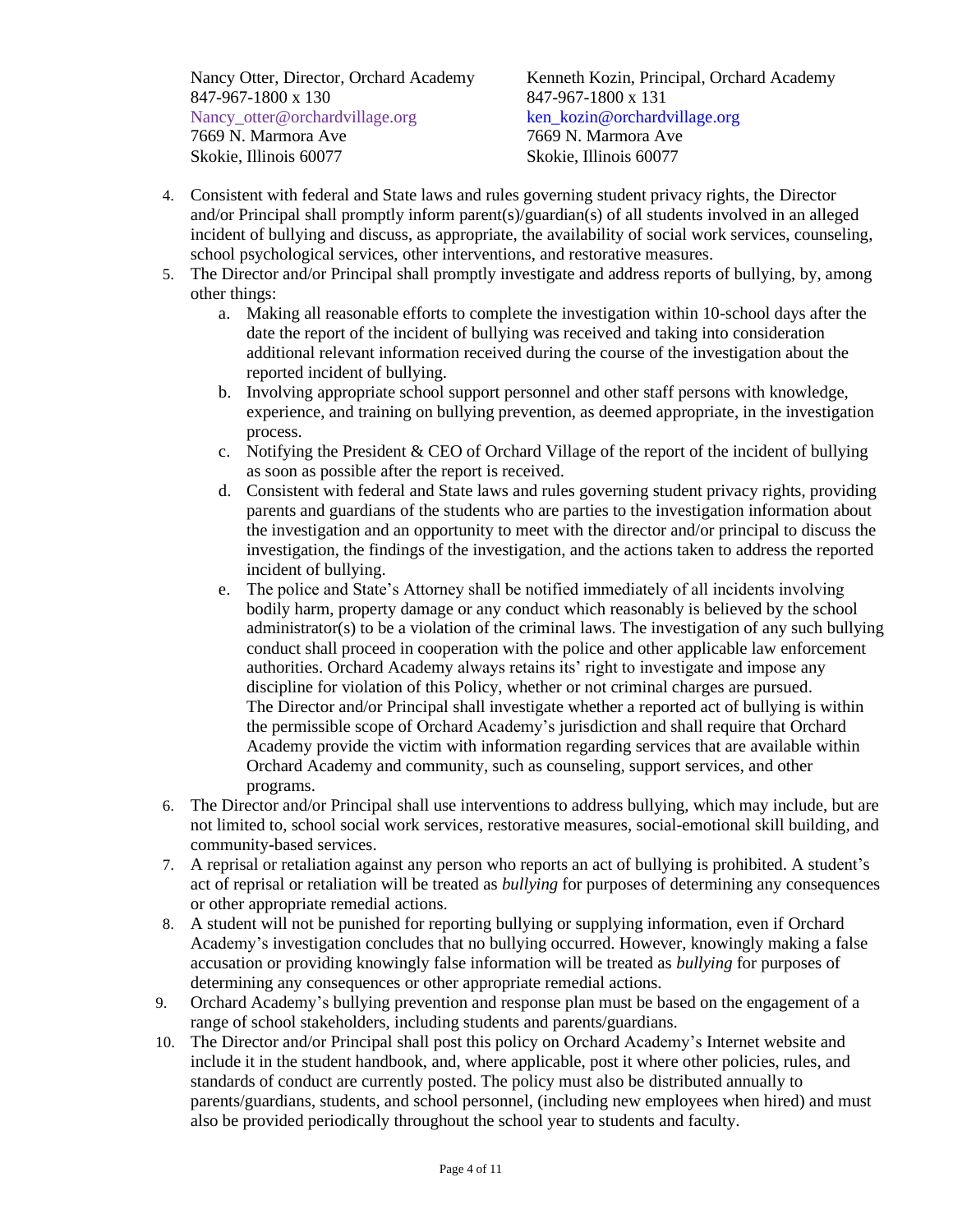- 11. The Director and/or Principal shall assist the Board of Directors monitor this policy every two years by conducting a review and re-evaluation of this policy to make any necessary and appropriate revisions with the evaluation and assessment of this policy's outcomes and effectiveness. Updates to this policy will reflect any necessary and appropriate revisions. This process shall include, without limitation:
	- a. The frequency of victimization;
	- b. The ages and maturity of students involved;
	- c. Student, staff, and family observations of safety at school;
	- d. Identification of areas of school where bullying occurs;
	- e. The type, frequency, severity and patterns of bullying utilized;
	- f. The context in which the incidents occurred;
	- g. Bystander intervention or participation;
	- h. The information developed as part of the evaluation process must be posted on Orchard Academy's website. If the internet website is not available, the information must be provided to school administrators, board members, school personnel, parents, guardians, and students; and
	- i. Any other relevant circumstances.

The evaluation process may use relevant data and information that Orchard Academy already collects for other purposes. Acceptable documentation to satisfy the re-evaluated policy submission include one of the following:

- a. The Director and/or Principal must post the information developed as a result of the policy evaluation on Orchard Academy's website, or if a website is not available, the information must be provided to school administrators, Board members, school personnel, parent(s)/guardian(s), and students.
- b. An updated version of the policy with the amendment/modification date included in the reference portion of the policy.
- 12. The Director or Principal shall fully inform staff members of Orchard Academy's goal to prevent students from engaging in bullying and the measures being used to accomplish it. This includes each of the following:
	- a. Communicating Orchard Academy's expectation and State law requirement that teachers and other certificated or licensed employees maintain discipline.
	- b. Establishing the expectation that staff members: (1) intervene immediately to stop a bullying incident that they witness or immediately contact Director or Principal and/or law enforcement if the incident involves a weapon or other illegal activity, (2) report bullying, whether they witness it or not, to an administrator, and (3) inform the administration of locations on school grounds where additional supervision or monitoring may be needed to prevent bullying.
	- c. Where appropriate in the staff development program, providing strategies to staff members to effectively prevent bullying and intervene when it occurs.
	- d. Establishing a process for staff members to fulfill their obligation to report alleged acts of bullying.
- 13. Orchard Academy's bullying prevention plan must be consistent with other Board policies.
- 14. The Director and/or Principal shall fully implement the policies, including without limitation, the following:
	- a. [2:260,](javascript:doJump(103268)) *Uniform Grievance Procedure*. A student may use this policy to complain about bullying.
	- b. [6:60,](javascript:doJump(103350)) *Curriculum Content*. Bullying prevention and character instruction is provided in all grades in accordance with State law.
	- c. [6:65,](javascript:doJump(103351)) *Student Social and Emotional Development*. Student social and emotional development is incorporated into Orchard Academy's educational program as required by State law.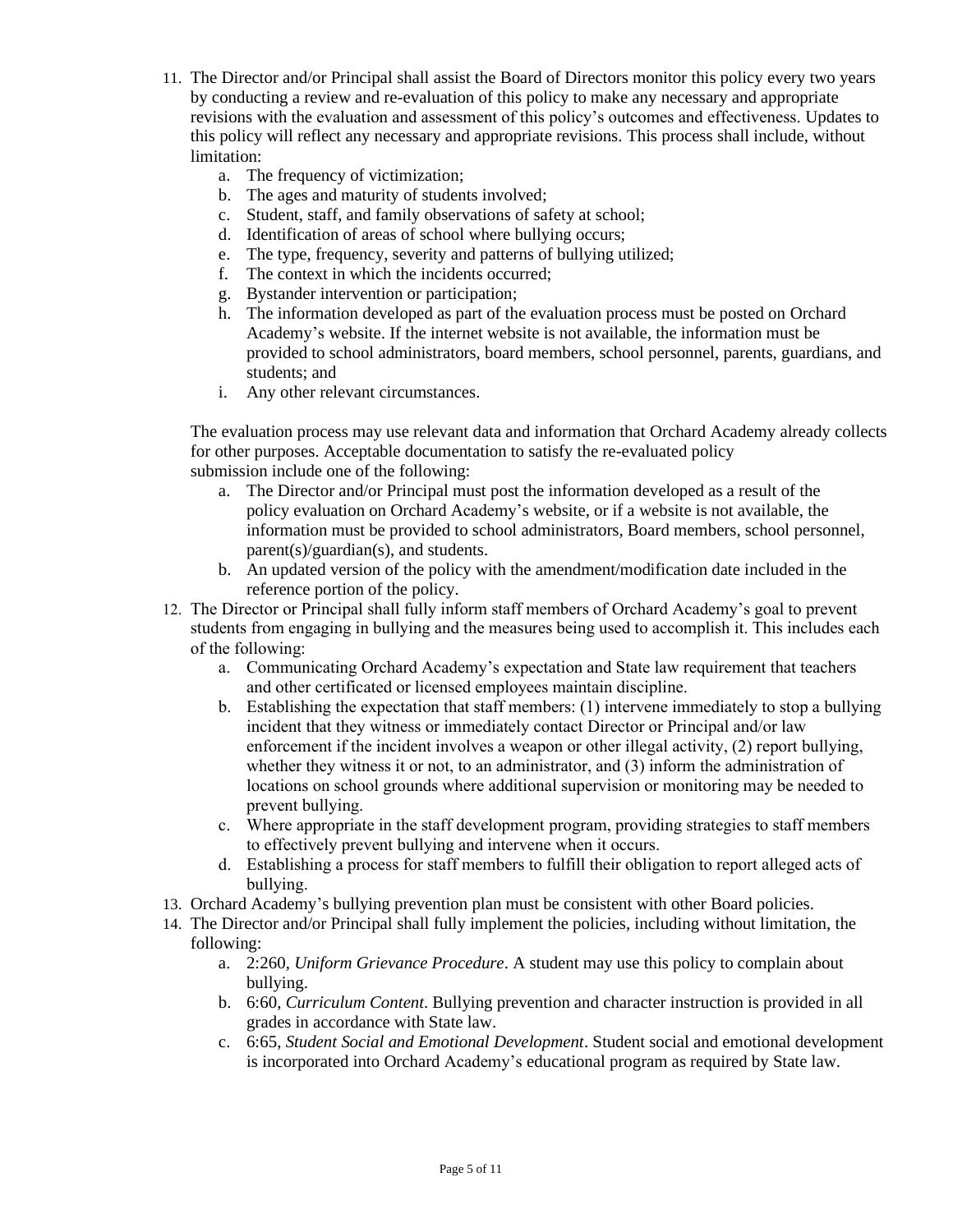- d. [6:235,](javascript:doJump(103364)) *Access to Orchard Academy Computers Electronic Networks*. This policy states that the use of the Orchard Academy's electronic networks is limited to: (1) support of education and/or research, or (2) a legitimate business use. It subjects any individual to the loss of privileges, disciplinary action, and/or appropriate legal actions for violating the Board's *Authorization of Electronic Network Access*.
- e. [7:20,](javascript:doJump(103380)) *Harassment of Students Prohibited*. This policy prohibits any person from harassing, intimidating, or bullying a student on the basis of actual or perceived race, color, appearance, nationality, sex, sexual orientation, gender identity, gender-related identity or expression, ancestry, age, religion, physical or mental disability, order of protection status, status of being homeless, actual or potential marital or parental status, including pregnancy, association with a person or group with one or more of the aforementioned actual or perceived characteristics, or any other distinguishing characteristic.
- f. [7:185,](javascript:doJump(103396)) *Teen Dating Violence Prohibited*. This policy prohibits teen dating violence on school property, at school sponsored activities, and in vehicles used for school-provided transportation.
- g. [7:190,](javascript:doJump(103398)) *Student Behavior*. This policy prohibits students from engaging in hazing or any kind of aggressive behavior that does physical or psychological harm to another or any urging of other students to engage in such conduct; prohibited conduct includes any use of violence, force, noise, coercion, threats, intimidation, fear, harassment, bullying, hazing, or other comparable conduct.
- h. 7:310, *Restrictions on Publications; High Schools*. This policy prohibits students from and provides consequences for:
	- i. Accessing and/or distributing at school any written, printed, or electronic material, including material from the Internet, that will cause substantial disruption of the proper and orderly operation and discipline of the school or school activities, and
	- ii. Creating and/or distributing written, printed, or electronic material, including photographic material and blogs, that causes substantial disruption to school operations or interferes with the rights of other students or staff members.

Any student who is determined, after an investigation, to have engaged in bullying in violation of this policy, and the bullying behavior is within the scope of the school's jurisdiction, will be subject to disciplinary action, including, but not limited to, suspension and/or expulsion consistent with Orchard Academy's and the student's home school District's discipline policy; and/or school board review.

Consistent with rules governing student privacy rights, the parent(s)/guardian(s) of every student involved in an alleged incident of bullying shall be promptly informed and made aware of the availability of social work services, counseling, school psychological services, other interventions, and restorative measures.

A reprisal or retaliation against any person who reports an act of bullying is prohibited. A student's act of reprisal or retaliation will be subject to disciplinary action, including, but not limited to, suspension and/or expulsion consistent with Orchard Academy's and the student's home school District's discipline policy; and/or school board review.

A student will not be punished for reporting bullying or supplying information, even if Orchard Academy's or the student's home school District's investigation concludes that no bullying occurred. However, knowingly making a false accusation or providing knowingly false information will be treated as *bullying* for purposes of determining any consequences or other appropriate remedial actions.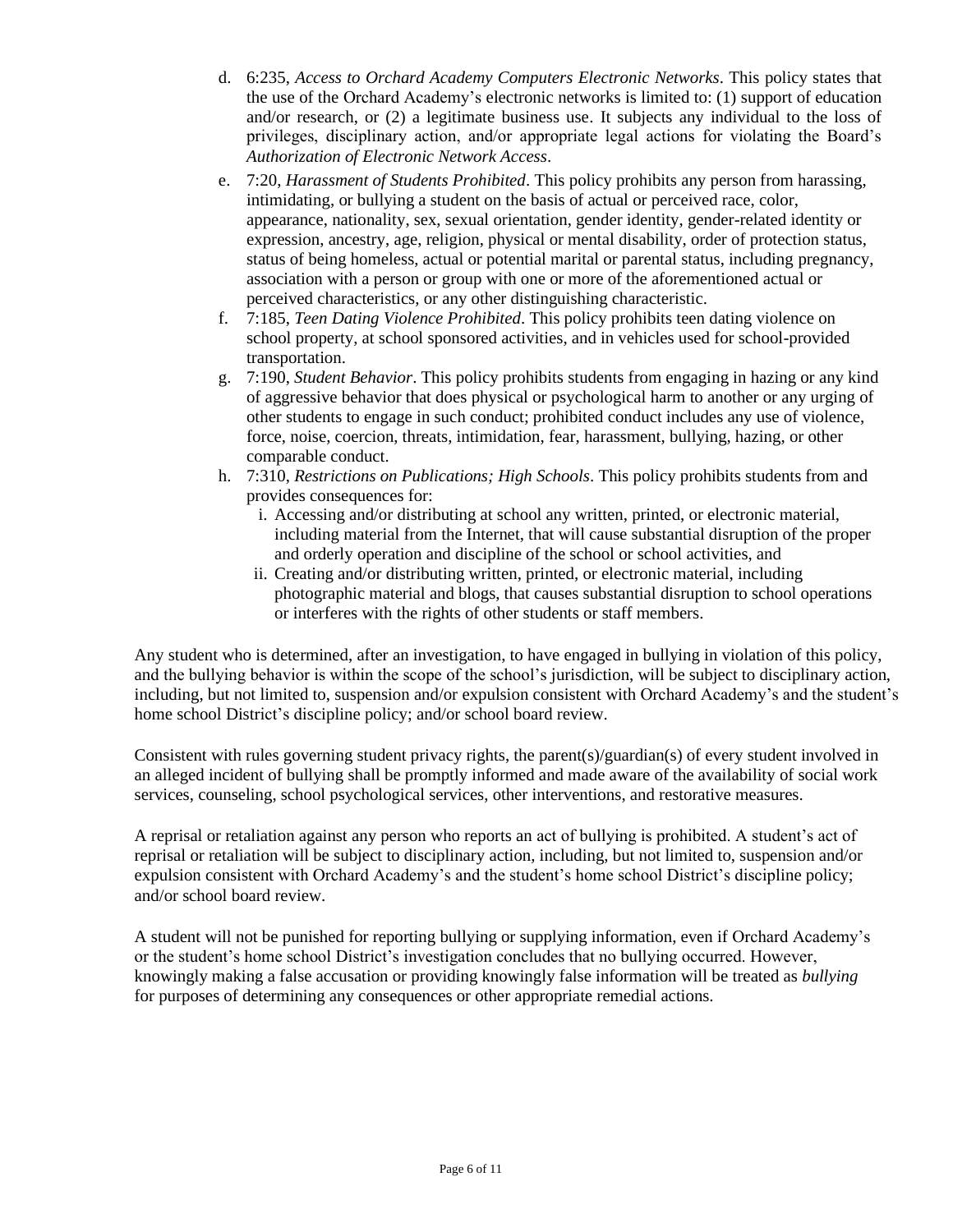LEGAL REF.: 405 ILCS 49/, Children's Mental Health Act. 105 ILCS 5/10-20.14, 5/24-24, and 5/27-23.7. 23 Ill. Admin. Code §§1.240 and §1.280.

CROSS REF.:

2:260 (Uniform Grievance Procedure)

2:265 (Title IX Sexual Harassment Grievance Procedure)

4:170 (Safety)

5:230 (Maintaining Student Discipline)

6:60 (Curriculum Content)

6:65 (Student Social and Emotional Development)

6:235 (Access to Electronic Networks)

7:20 (Harassment of Students Prohibited)

7:185 (Teen Dating Violence Prohibited),

7:190 (Student Discipline)

7:220 (Bus Conduct)

7:230 (Misconduct by Students with Disabilities)

7:240 (Conduct Code for Participants in Extracurricular Activities)

7:285 (Food Allergy Management Program)

7:315 (Restrictions on Publications: High School)

ADOPTED: 02/17/2010 REVISED: 07/16/2012; 10/11/2016; 04/17/2017; 10/30/2019; 06/21/2021; 12/27/2021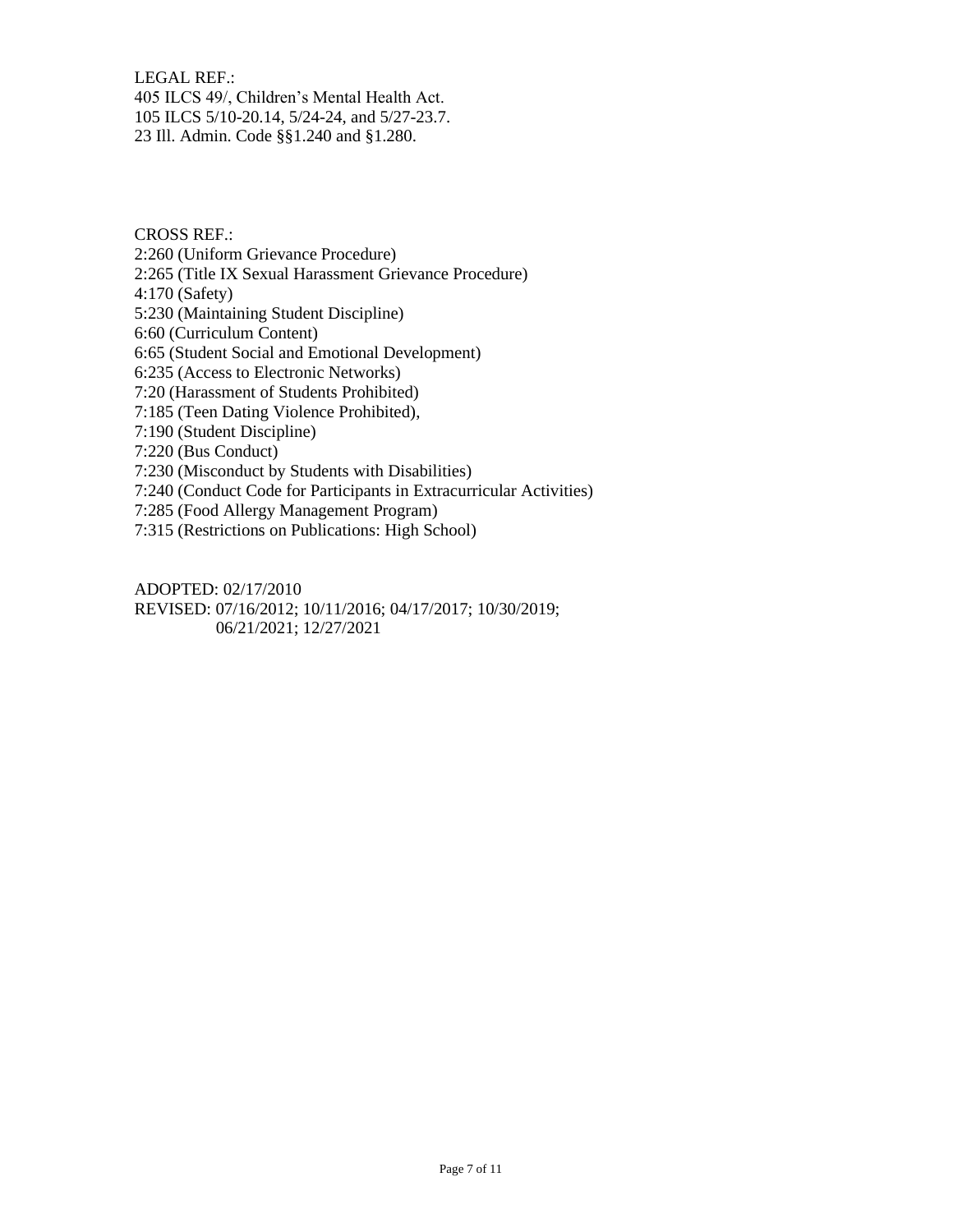## **Procedures for Bullying**

Full implementation of the above policy includes:

- 1. Procedures for promptly reporting bullying, including but not limited to, identifying and providing Orchard Academy's e-mail address, [orchard\\_academy@orchardvillage.org](mailto:rchard_academy@orchardvillage.org) and school telephone number (847-967-1800 x130) for the staff person or persons responsible for receiving such reports and a procedure for anonymous reporting.
- 2. Conducting a prompt and thorough investigation of alleged incidents of bullying, intimidation, or harassing behavior;
- 3. Providing each student who violates one or more of these policies with appropriate consequences and remedial action;
- 4. Protecting students against retaliation for reporting such conduct; and
- 5. Informing staff members of Orchard Village and Orchard Academy's goal to prevent students from engaging in bullying and the measures being used to accomplish it. This includes:
	- i. Communicating Orchard Village and Orchard Academy's expectation, and the State law requirement, that teachers and other certificated employees maintain discipline, and
	- ii. Establishing a process for staff members to fulfill their obligation to report alleged acts of bullying, intimidation, harassment, and other acts of actual or threatened violence.
- 6. Examining the appropriate steps to understand and rectify conditions that foster bullying, intimidation, and harassment; this contemplates taking action to eliminate or prevent these disruptive behaviors beyond traditional punitive disciplinary actions.
- 7. Includes bullying prevention and character instruction in accordance with State law and Board policy 6:60, Curriculum Content. This includes incorporating student social and emotional development into the educational program as required by State law and in alignment with policy 6:65, Student Social and Emotional Development.
- 8. Fully inform staff members of the Board's goal to prevent students from engaging in bullying and the measures being used to accomplish it. This includes: (a) communicating the Board's expectation, and the State law requirement, that teachers and other certificated employees maintain discipline, and (b) establishing a process for staff members to fulfill their obligation to report alleged acts of bullying, intimidation, hazing, harassment, and other acts of actual or threatened violence.
- 9. Encourages all members of the school community, including students, parents, volunteers, and visitors, to report alleged acts of bullying, intimidation, harassment, and other acts of actual or threatened violence.
- 10.Actively involves students' parents/guardians in the remediation of the behavior(s) of concern. This includes ensuring that all parents/guardians are notified, as required by State law, whenever their child engages in aggressive behavior.
- 11. Communicates Orchard Academy's expectation that all students conduct themselves with a proper regard for the rights and welfare of other students. This includes a process for commending or acknowledging students for demonstrating appropriate behavior.
- 12. Annually communicates this policy to students and their parents/guardians. This includes annually disseminating information to all students and parents/guardians explaining the serious disruption caused by bullying, intimidation, or harassment and that these behaviors will be taken seriously and are not acceptable in any form.
- 13. Engages in ongoing monitoring that includes collecting and analyzing appropriate data on the nature and extent of bullying in Orchard Academy and, after identifying appropriate indicators, assesses the effectiveness of the various strategies, programs, and procedures and reports the results of this assessment to the Board along with recommendations to enhance effectiveness.
- 14. Complies with State and federal law and is in alignment with Board of Director's policies. This includes prompting the Board to update the policy beginning every 2 years after its initial adoption and filing this policy with the Illinois State Board of Education after the Board adopts or updates it.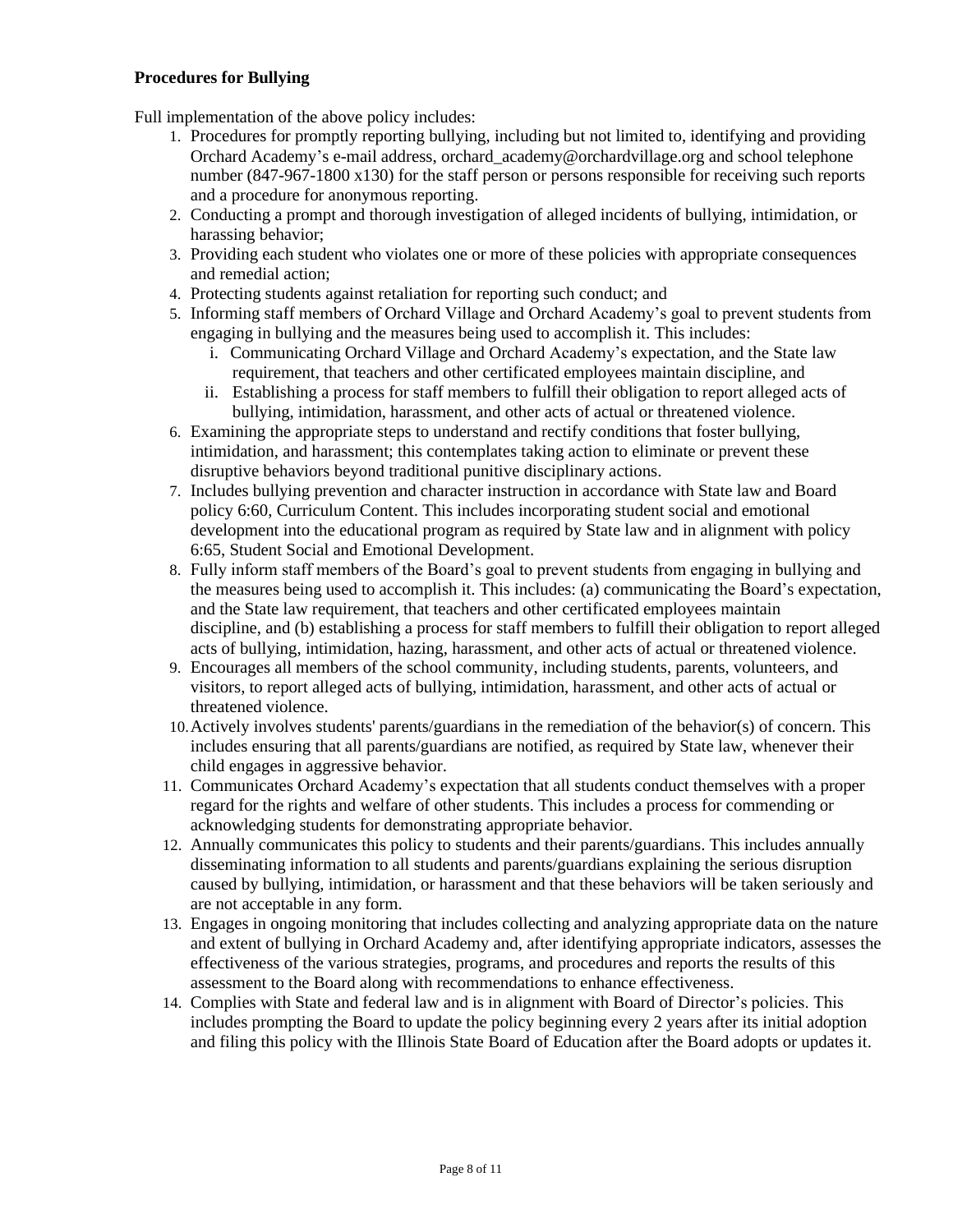# **Prohibited Conduct**

- 1. It shall be a violation of policy for a student, employee, or any school visitor to bully, haze, harass, or cyberbully a student or to engage in conduct which would actively or passively support acts of bullying, hazing, harassment, cyberbullying or retaliation.
- 2. It shall be a violation of policy for a student to report false allegations or a false complaint of bullying, hazing, harassment, cyberbullying or retaliation.
- 3. It shall also be a violation of the policy for an employee, student, or any school visitor to retaliate against a student for instituting a good-faith complaint of bullying, hazing, harassment, cyberbullying, or retaliation.

## **Complaints**

A student who feels that he/she has been bullied, hazed, harassed, or cyberbullied should inform a school staff member. All school employees are required to report alleged violations of this policy to the program director, principal or his/her designee. All other members of the school community, including students, parents/guardians, volunteers and visitors are encouraged to report any act that may be a violation of this policy.

There are no expressed time limits for initiating complaints under this policy; however, every effort should be made to bring complaints to the attention of appropriate authorities as soon as possible while memories are fresh and witnesses continue to be available. Complaints will be investigated. If it is determined that a violation has occurred, prompt corrective action will be taken. During the investigation, confidentiality will be maintained to the utmost extent possible. Complainants will be offered counseling and other assistance when appropriate and will be informed of the results of any investigation.

#### **Intervention/Remediation**

In addition to the prompt investigation of complaints of bullying, hazing, harassment, or cyberbullying and direct intervention when such prohibited activities are verified, the following learning strategies may be implemented:

- 1.Planned professional development programs addressing targeted problems including what constitutes safe and acceptable internet use;
- 2.Formal or informal information or data collection regarding specific disciplinary or student problems;
- 3.Modeling by school personnel of positive, respectful, and supportive behavior towards students;
- 4.Employing classroom strategies that instruct students on how to work together in a collaborative and supportive atmosphere; and
- 5.Gather input from parents, law enforcement, and other community members regarding positive responses to bullying, hazing, harassment, and cyberbullying.

#### **Disciplinary Consequences**

- 1. Violation of this policy may result in discipline. If the harasser is an employee, discipline will be determined in accordance with policy and the provisions of any applicable collective bargaining agreement. Students who violate the policy will also be subject to appropriate discipline in accordance with policy and Orchard Academy's Code of Conduct. Students may be disciplined for acts of bullying, hazing, harassment, or cyberbullying occurring on or off-campus and/or outside of school hours in the same manner they are otherwise subject to discipline for acts that violate Orchard Village or Orchard Academy policies and/or procedures when acts could:
	- (i) Affect the school climate or atmosphere;
	- (ii) Affect the peace, health, safety, or welfare of students, teachers, or any other personnel; and/or
	- (iii) Disrupt or interfere with school or school activities. Any violation is subject to suspension and/or expulsion determined by the Board of Education of the student's home school district.
- 2. The parent/guardians of students who commit any act of bullying, hazing, harassment, or cyberbullying will be notified.
- 3. Orchard Academy, in conjunction with the home school district, reserves the right to make referrals for students in violation of this policy to appropriate mental health and law enforcement professionals.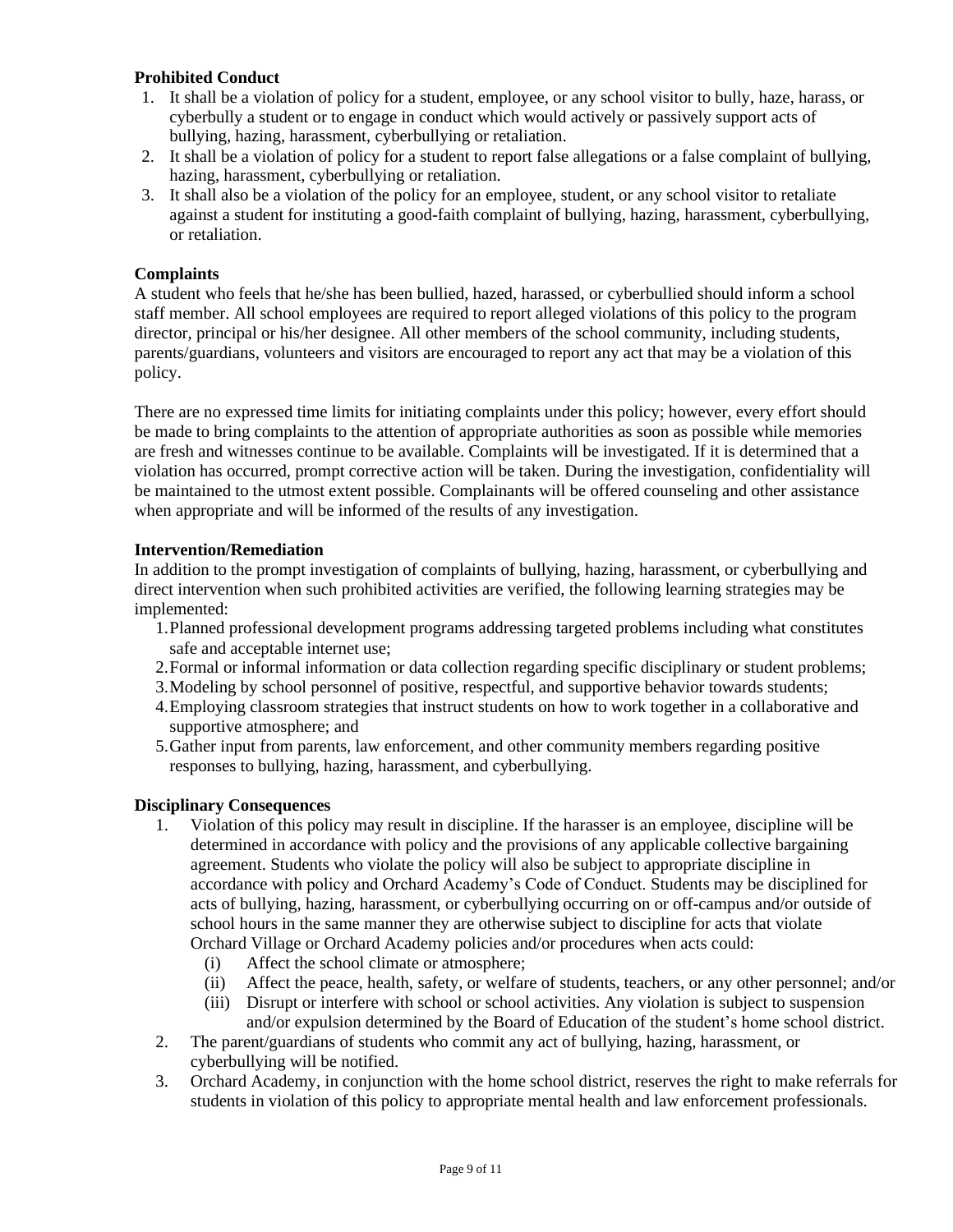# **Notification**

Orchard Academy shall annually communicate this policy to students and their parents/guardians. This annual notification shall include disseminating information to all students and parents/guardians explaining the serious disruption caused by bullying, hazing, harassment, and cyberbullying and that these behaviors will be taken seriously and are not acceptable in any form. Orchard Academy shall utilize a framework to incorporate the social and emotional learning standards for all grade levels as required by State law.

All partners to this agreement understand the importance of the most current and up-to-date information on issues relating to bullying and agree to utilize their best efforts in participating in training and sharing information on this important topic. Any training in Orchard Academy will include training for all staff members including teachers, administrators, paraprofessionals, support staff, and any staff from Orchard Village who is engaged in interacting with students on a regular basis.

#### **Investigation/Discipline**

The parents or guardians of a student shall be notified of a student's violation of this policy. After consideration of the totality of the circumstances, the discipline of a student that is in violation of this policy may, when deemed appropriate, include the preparation of a written early intervention program that is designed to monitor the violating student's future conduct in order to guard against further violations of this policy. An early intervention program may include a notice to the violating student's teachers as well as notice to the victim's teachers of the conduct violating this policy, revisions to the violating student's schedule, precluding the violating student from certain locations, facilities or events, or such other actions that, depending upon the particular circumstances, are designed to monitor and/or safeguard against future violations of this policy.

Any early intervention program shall, to the extent reasonably possible, be prepared with the involvement of the parent/guardian. However, consent of the parent/guardian shall not be necessary to implement any early intervention program. Upon consent of the parent/guardian, a student violating this policy may be referred to relevant community based resources that may be available. Upon consent of the parent/guardian, a student violating this policy may be referred to available student support services that are deemed relevant.

Complaints will be investigated and where it is determined that a violation has occurred, prompt corrective action will be taken. During the investigation, confidentiality will be maintained to the extent possible. Complainants will be offered counseling and other assistance when appropriate and will be informed of the results of any investigation.

#### **Retaliation/False Charges**

Retaliation is any form of intimidation, reprisal, or harassment directed against a student who reports bullying, provides information during an investigation of bullying, or witnesses or has reliable information about bullying is strictly prohibited. It shall also be a violation of the policy for an employee, student or any school visitor to retaliate against a student for instituting a good-faith complaint of harassment or bullying, or for a student to complain of harassment or bullying without a good-faith basis. Such retaliation shall be considered a serious violation of Board policy and independent of whether a complaint is substantiated. Students whose behavior is found to be in violation of this paragraph will be subject to discipline, up to and including the recommendation for expulsion through the student's home school district. When deemed appropriate, students may also be referred to law enforcement officials.

False charges brought under this policy shall also be regarded as a serious offense and will result in disciplinary action up to and including a recommendation for expulsion.

Any reports of bullying, intimidation or harassment will be kept confidential to the extent possible given the need to investigate the reported complaint. Students who make good faith complaints will not be disciplined. Any student who is determined, after an investigation, to have engaged in bullying, intimidation, or harassment will be subject to disciplinary consequences as provided in this handbook, including but not